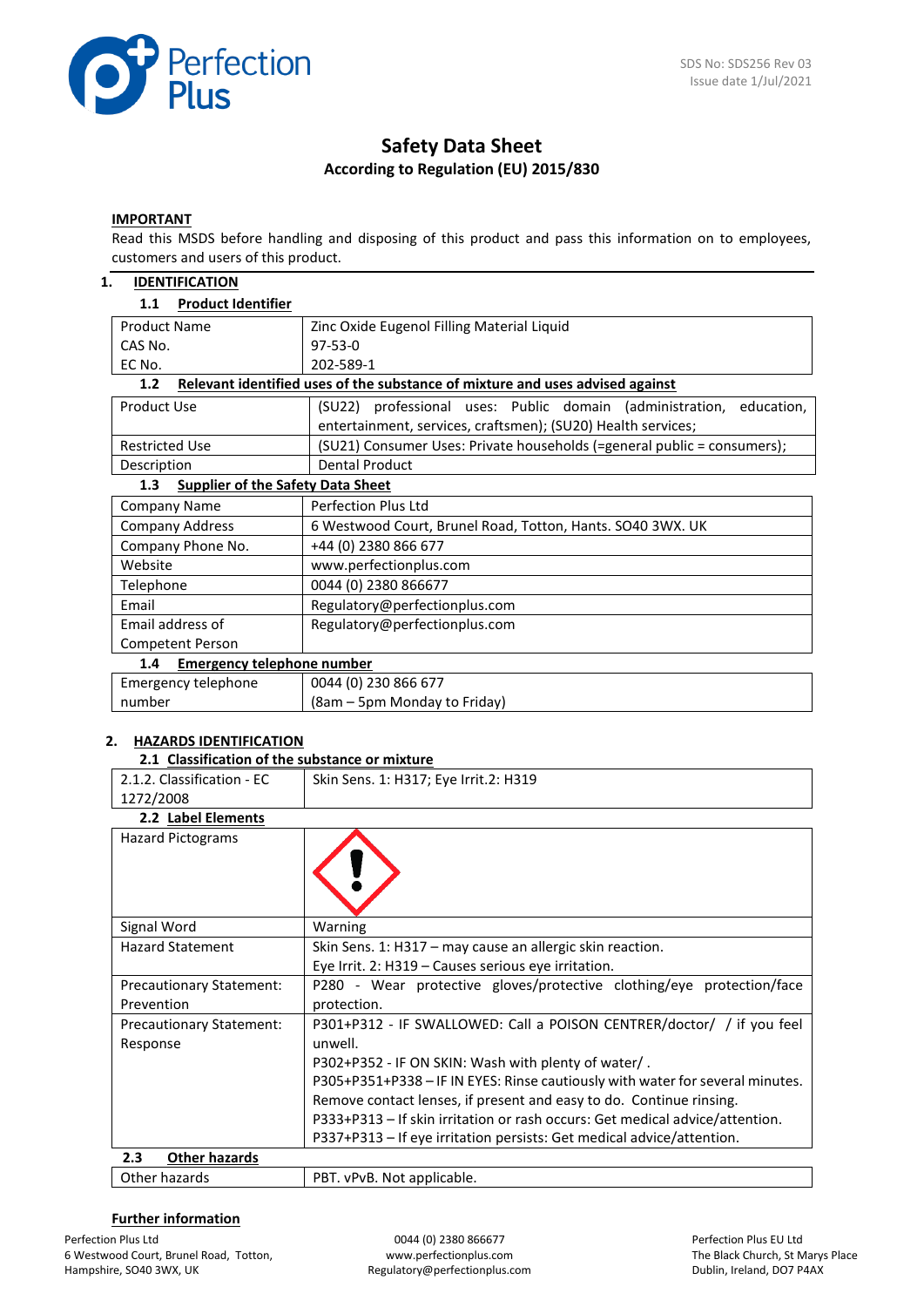

Medical devices as defined in Directive 93/42/EEC and which are invasive or used in direct physical contact with the human body, are exempted from the provisions of regulation (EC) No 1272/2008 (CLP/GHS) usually if they are in the finished state and intended for the final user.

# **3. COMPOSITION/INFORMATION ON INGREDIENTS**

## **3.2 Mixtures**

#### **EC 1272/2008**

| <b>Chemical Name</b> | Index No. | CAS No.       | EC No.    | <b>REACH</b><br>Registration<br>Number | CONC.<br>$(\%w/w)$ | <b>Classification</b>                     |
|----------------------|-----------|---------------|-----------|----------------------------------------|--------------------|-------------------------------------------|
| Eugenol              |           | $97 - 53 - 0$ | 202-589-1 | 01-211971802-33                        | 90-100%            | Skin Sens. 1: H317;<br>Eve Irrit. 2: H319 |

#### **4. FIRST AID MEASURES**

#### **4.1 Description of first aid measures**

| Inhalation        | Move the exposed person to fresh air.                                             |  |
|-------------------|-----------------------------------------------------------------------------------|--|
| Eye Contact       | Rinse immediately with plenty of water for 15 minutes holding the eyelids open.   |  |
| Skin contact      | Wash off immediately with plenty of soap and water. Remove contaminated clothing. |  |
| Ingestion         | Do NOT induce vomiting.                                                           |  |
| 4.2               | Most important symptoms and effects, both acute and delayed                       |  |
| <b>Inhalation</b> | Harmful if swallowed.                                                             |  |
| Eye Contact       | Causes serious eye irritation.                                                    |  |
| Skin contact      | May cause irritation to skin. May cause allergic reactions in susceptible people. |  |
| Ingestion         | May cause irritation to mucous membranes.                                         |  |
| 4.3               | Indication of any immediate medical attention and special treatment needed        |  |
| <b>Inhalation</b> | Seek medical attention if irritation or symptoms persist.                         |  |
| Eye Contact       | Seek medical attention.                                                           |  |
| Skin contact      | Seek medical attention if irritation or symptoms persist.                         |  |
| Ingestion         | Seek medical attention if irritation or symptoms persist.                         |  |

#### **General information**

 $\mathsf{l}$ 

If you feel unwell, seek medical advice (show the label where possible).

#### **5. FIRE FIGHTING MEASURES**

| <b>Extinguishing media</b>            |                                                                         |  |
|---------------------------------------|-------------------------------------------------------------------------|--|
|                                       | Use extinguishing media appropriate to the surrounding fire conditions. |  |
|                                       | Special hazards arising from the substance or mixture                   |  |
|                                       | Burning produces irritating, toxic and obnoxious fumes.                 |  |
| <b>Advice for firefighters</b><br>5.3 |                                                                         |  |
|                                       | Wear suitable respiratory equipment when necessary.                     |  |
|                                       |                                                                         |  |

#### **6. ACCIDENTAL RELEASE MEASURES**

#### **6.1 Personal precautions, protective equipment and emergency procedures**

|     | Ensure adequate ventilation of the working area. Wear suitable protective equipment.        |
|-----|---------------------------------------------------------------------------------------------|
| 6.2 | <b>Environmental precautions</b>                                                            |
|     | Do not allow product to enter drains. Prevent further spillage if safe.                     |
| 6.3 | Methods and material for containment and cleaning up                                        |
|     | Avoid raising dust. Sweep up. Transfer to suitable, labelled containers for disposal. Clean |
|     | spillage area thoroughly with plenty of water.                                              |
| 6.4 | <b>Reference to other sections</b>                                                          |
|     | See section 13 for disposal information. See section 8 for exposure controls/personal       |
|     | protection.                                                                                 |

## **7. HANDLING AND STORAGE**

#### **7.1 Precautions for safe handling**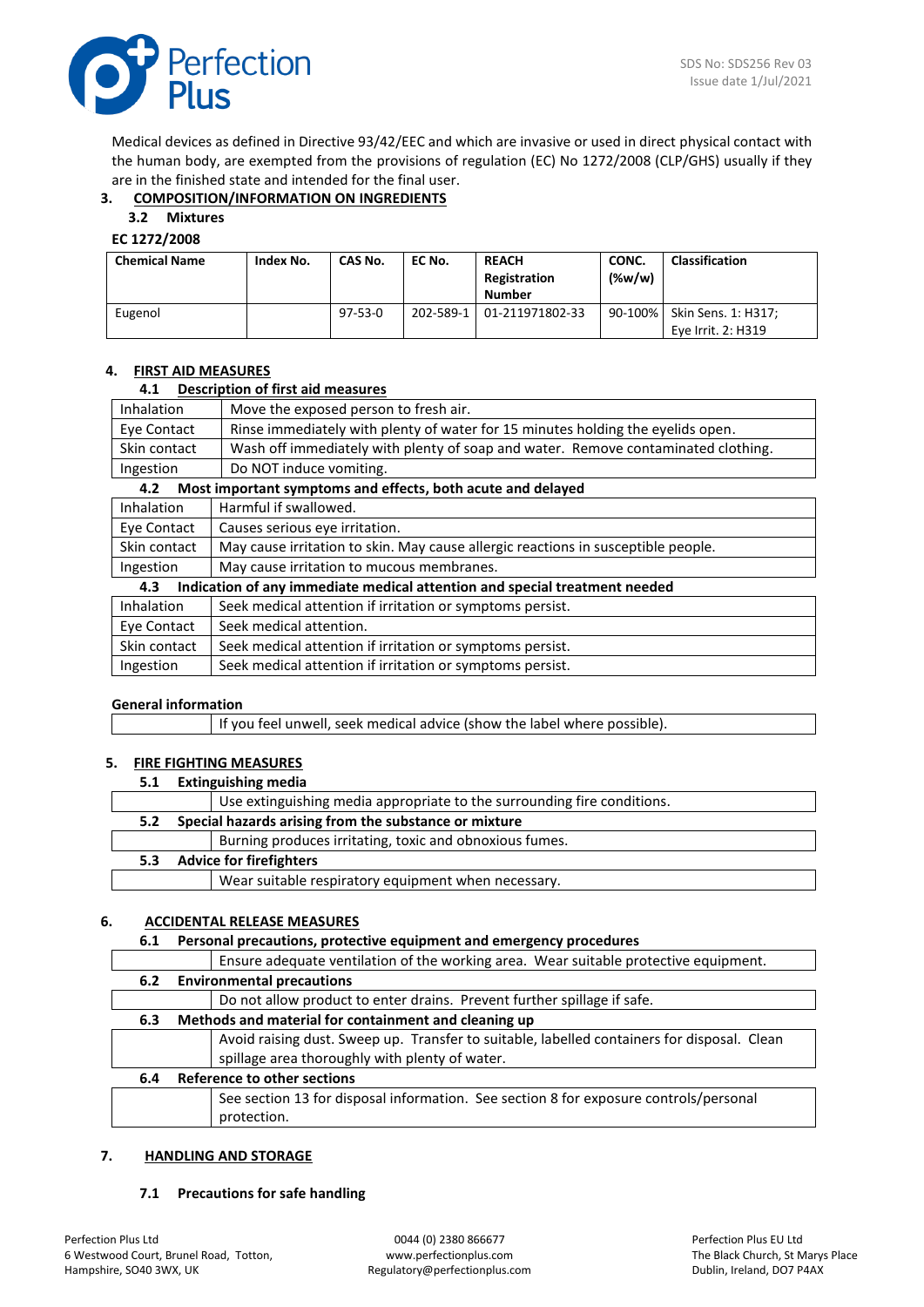|     | Avoid contact with eyes and skin. Ensure adequate ventilation of the working area. Adopt     |
|-----|----------------------------------------------------------------------------------------------|
|     | best Manual Handling considerations when handling, carrying and dispensing.                  |
| 7.2 | Conditions for safe storage, including any incompatibilities                                 |
|     | Keep in a cool, dry, well-ventilated area. Keep containers tightly closed. Store in original |
|     | container.                                                                                   |
| 7.3 | Specific end use(S)                                                                          |
|     | See section 1.2. Relevant identified uses of the substance or mixture and uses advised       |
|     | against for further information.                                                             |
|     |                                                                                              |

#### **8. EXPOSURE CONTROLS/PERSONAL PROTECTION**

- **8.1 Control parameters**
- **8.1.1 Exposure Limit Values**
- No data available. **8.2 Exposure controls**

#### **8.2.1 Appropriate engineering controls**

|                                                                               | Ensure adequate ventilation of the working area. |                                    |  |  |
|-------------------------------------------------------------------------------|--------------------------------------------------|------------------------------------|--|--|
|                                                                               | 8.2.2 Individual protection measures             |                                    |  |  |
|                                                                               |                                                  | Wear chemical protective clothing. |  |  |
| Eye/face protection                                                           |                                                  | Approved safety goggles.           |  |  |
| Skin protection -                                                             |                                                  | Chemical resistant gloves.         |  |  |
| Hand protection                                                               |                                                  |                                    |  |  |
| Respiratory protection<br>Wear suitable respiratory equipment when necessary. |                                                  |                                    |  |  |

# **9. PHYSICAL AND CHEMICAL PROPERTIES**

#### **9.1. Information on basic physical and chemical properties**

| Appearance                | Liquid            | Vapour pressure             | No data available |
|---------------------------|-------------------|-----------------------------|-------------------|
| Colour                    | Yellow/Clear      | Vapour density              | No data available |
| Odour                     | Characteristic    | Relative density            | No data available |
| Odour threshold           | No data available | Fat solubility              | No data available |
| рH                        | No data available | Partition coefficient       | No data available |
| Melting point             | No data available | Autoignition temperature    | No data available |
| Freezing point            | No data available | Viscosity                   | No data available |
| Initial boiling point     | No data available | <b>Explosive properties</b> | No data available |
| Flash point               | $100^{\circ}$ C   | Oxidising properties        | No data available |
| Evaporation rate          | No data available | Solubility                  | Miscible in water |
| Flammability (solid, gas) | No data available |                             |                   |

## **9.2. Other information**

| Conductivity                     | No data available |
|----------------------------------|-------------------|
| Surface tension                  | No data available |
| Gas group                        | Not applicable.   |
| Benzene content                  | No data available |
| Lead content                     | No data available |
| VOC (Volatile organic compounds) | No data available |

#### **10. STABILITY AND REACTIVITY**

#### **10.1 Reactivity**

|                         | No data available.              |  |
|-------------------------|---------------------------------|--|
| 10.2 Chemical stability |                                 |  |
|                         | Stable under normal conditions. |  |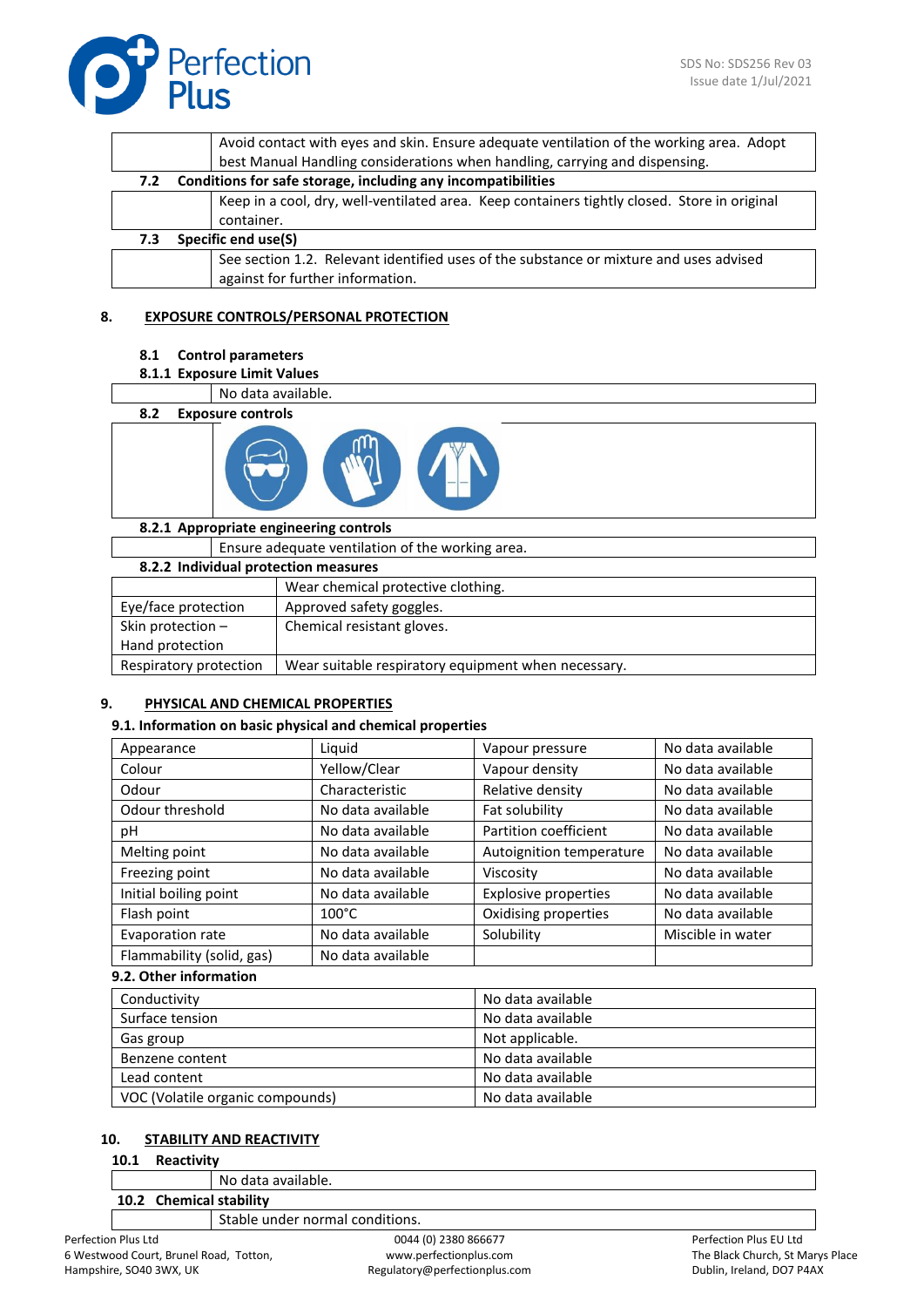

#### **10.3 Possibility of hazardous reactions**

|                                       | No data is available on this product. |
|---------------------------------------|---------------------------------------|
| 10.4 Conditions to avoid              |                                       |
|                                       | Heat. Moisture.                       |
| 10.5 Incompatible materials           |                                       |
|                                       | Strong acids. Strong bases.           |
| 10.6 Hazardous decomposition products |                                       |
|                                       | No data available.                    |

#### **11. TOXICOLOGICAL INFORMATION**

#### **11.1 Information on toxicological effects**

| Acute toxicity            | No data available.                                  |
|---------------------------|-----------------------------------------------------|
| Skin corrosion/irritation | May cause allergic reactions in susceptible people. |
| Serious eye               | Causes serious eye irritation.                      |
| damage/irritation         |                                                     |
| Respiratory of skin       | May cause irritation to mucous membranes.           |
| sensitisation             |                                                     |
| Germ cell mutagenicity    | No mutagenic effects reported.                      |
| Carcinogenicity           | No carcinogenic effects reported.                   |
| Reproductive toxicity     | No teratogenic effects reported.                    |
| STOS-single exposure      | No data available.                                  |
| STOT-repeated exposure    | No data available.                                  |
| Aspiration hazard         | Irritating to respiratory system.                   |
| Repeated or prolonged     | Irritating to skin.                                 |
| exposure                  |                                                     |

#### **11.1.4 Toxicological Information**

| 2300 mg/kg<br>Rat LD50:<br>ORAL<br>cugenol |
|--------------------------------------------|
|--------------------------------------------|

#### **12. ECOLOGICAL INFORMATION**

#### **12.1 Toxicity**

| Eugenol |                                                                                        | Daphnia EC50/48h: 1.1300 mg/l         | Fish LC50/96h: 13.0000 mg/l |  |
|---------|----------------------------------------------------------------------------------------|---------------------------------------|-----------------------------|--|
|         |                                                                                        | 12.2 Persistence and degradability    |                             |  |
|         |                                                                                        | No data is available on this product. |                             |  |
| 12.3    | <b>Bio accumulative potential</b>                                                      |                                       |                             |  |
|         |                                                                                        | No data is available on this product. |                             |  |
|         | <b>Partition coefficient</b>                                                           |                                       |                             |  |
|         | Zinc Oxide Eugenol Cement Liquid No data available<br><b>Eugenol</b> No data available |                                       |                             |  |
| 12.4    | <b>Mobility in soil</b>                                                                |                                       |                             |  |
|         | No data is available on this product.                                                  |                                       |                             |  |
|         | 12.5 Results of PBT and vPvB assessment                                                |                                       |                             |  |
|         |                                                                                        | No data is available on this product. |                             |  |
|         |                                                                                        | 12.6 Other adverse effects            |                             |  |
|         |                                                                                        | No data is available on this product. |                             |  |

# **13. DISPOSAL CONSIDERATIONS**

#### **13.1 Waste treatment methods**

|                            | Dispose of in compliance with all local and national regulations.                                                                                                                                                                                                                                                      |
|----------------------------|------------------------------------------------------------------------------------------------------------------------------------------------------------------------------------------------------------------------------------------------------------------------------------------------------------------------|
| <b>General information</b> |                                                                                                                                                                                                                                                                                                                        |
|                            | 18 WASTES FROM HUMAN OR ANIMAL HEALTH CARE AND/OR RELATED RESEARCH (except<br>kitchen and restaurant wastes not arising from immediate health care). 18 01 wastes from<br>natal care, diagnosis, treatment or prevention of disease in humans. 18 01 06 chemicals<br>consisting of or containing dangerous substances. |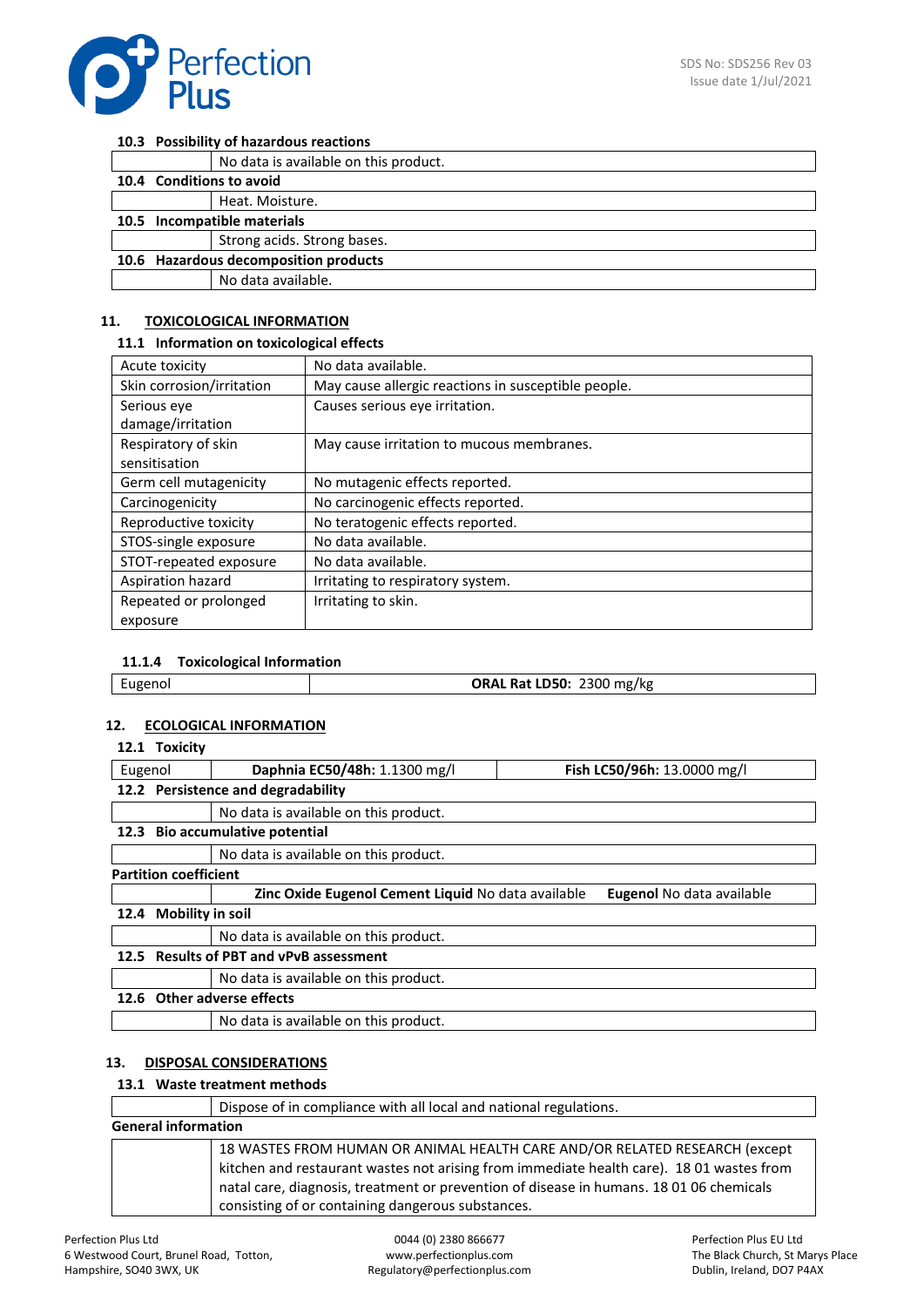

#### **Disposal Methods**

|                       | Do not empty in to drains. For disposal within the EC, the appropriate code according to the |
|-----------------------|----------------------------------------------------------------------------------------------|
|                       | European Waste Catalogue (EWC) should be used.                                               |
| Disposal of packaging |                                                                                              |
|                       | Do NOT reuse empty containers. Empty containers can be sent for disposal or recycling.       |

#### **14. TRANSPORT INFORMATION**

#### **14.1 UN number**

|      |                                   | This product is not classified as dangerous for carriage.                |
|------|-----------------------------------|--------------------------------------------------------------------------|
|      | 14.2 UN proper shipping name      |                                                                          |
|      |                                   | This product is not classified as dangerous for carriage.                |
| 14.3 | Transport hazard class(es)        |                                                                          |
|      |                                   | This product is not classified as dangerous for carriage.                |
| 14.4 | <b>Packing group</b>              |                                                                          |
|      |                                   | This product is not classified as dangerous for carriage.                |
|      | 14.5 Environmental hazards        |                                                                          |
|      |                                   | This product is not classified as dangerous for carriage.                |
|      | 14.6 Special precautions for user |                                                                          |
|      |                                   | This product is not classified as dangerous for carriage.                |
| 14.7 |                                   | Transport in bulk according to Annex II of MARPOL 73/78 and the IBC Code |
|      |                                   | This product is not classified as dangerous for carriage.                |

#### **15. REGULATORY INFORMATION**

#### **15.1 Safety, health and environmental regulations/legislation specific for the substance or mixture**

|             | repealing Council Regulation (EEC) No 793/93 and Commission Regulation (EC) No 1488/94<br>as well as Council Directive 76/769/EEC and Commission Directives 91/155/EEC,<br>93/67/EEC, 93/105/EC and<br>2000/21/EC.<br>15.2 Chemical Safety Assessment |
|-------------|-------------------------------------------------------------------------------------------------------------------------------------------------------------------------------------------------------------------------------------------------------|
|             |                                                                                                                                                                                                                                                       |
|             |                                                                                                                                                                                                                                                       |
|             |                                                                                                                                                                                                                                                       |
|             |                                                                                                                                                                                                                                                       |
|             |                                                                                                                                                                                                                                                       |
|             | (REACH), establishing a European Chemicals Agency, amending Directive 1999/45/EC and                                                                                                                                                                  |
|             | 2006 concerning the Registration, Evaluation, Authorisation and Restriction of Chemicals                                                                                                                                                              |
|             | (EC) No 1907/2006 OF THE EUROPEAN PARLIAMENT AND OF THE COUNCIL of 18 December                                                                                                                                                                        |
|             | Commission Directives 91/155/EEC, 93/67/EEC, 93/105/EC and 2000/21/EC. REGULATION                                                                                                                                                                     |
|             | and Commission Regulation (EC) No 1488/94 as well as Council Directive 76/769/EEC and                                                                                                                                                                 |
|             | Agency, amending Directive 1999/45/EC and repealing Council Regulation (EEC) No 793/93                                                                                                                                                                |
|             | Authorisation and Restriction of Chemicals (REACH), establishing a European Chemicals                                                                                                                                                                 |
|             | 1907/2006 of the European Parliament and of the Council on the Registration, Evaluation,                                                                                                                                                              |
| Regulations | COMMISION REGULATIOB (EU) No 453/2010 of 20 May 2010 amending Regulation (EC) No                                                                                                                                                                      |

# **16. OTHER INFORMATION**

## **Other information**

| Text of Hazard Statements in | Skin Sens. 1: H317 – May cause an allergic skin reaction. |
|------------------------------|-----------------------------------------------------------|
| Section 3                    | Eye Irrit. 2: H319 - Causes serious eye irritation.       |

# **Further information**

The information used in this SDS is believed to be correct however, the information is provided without any warranty, neither expressed nor implied, regarding its correctness.

This SDS is relevant for large quantities of product, the instructions for safe use of quantities typically used during a normal procedure is as referenced in the Instructions for Use.